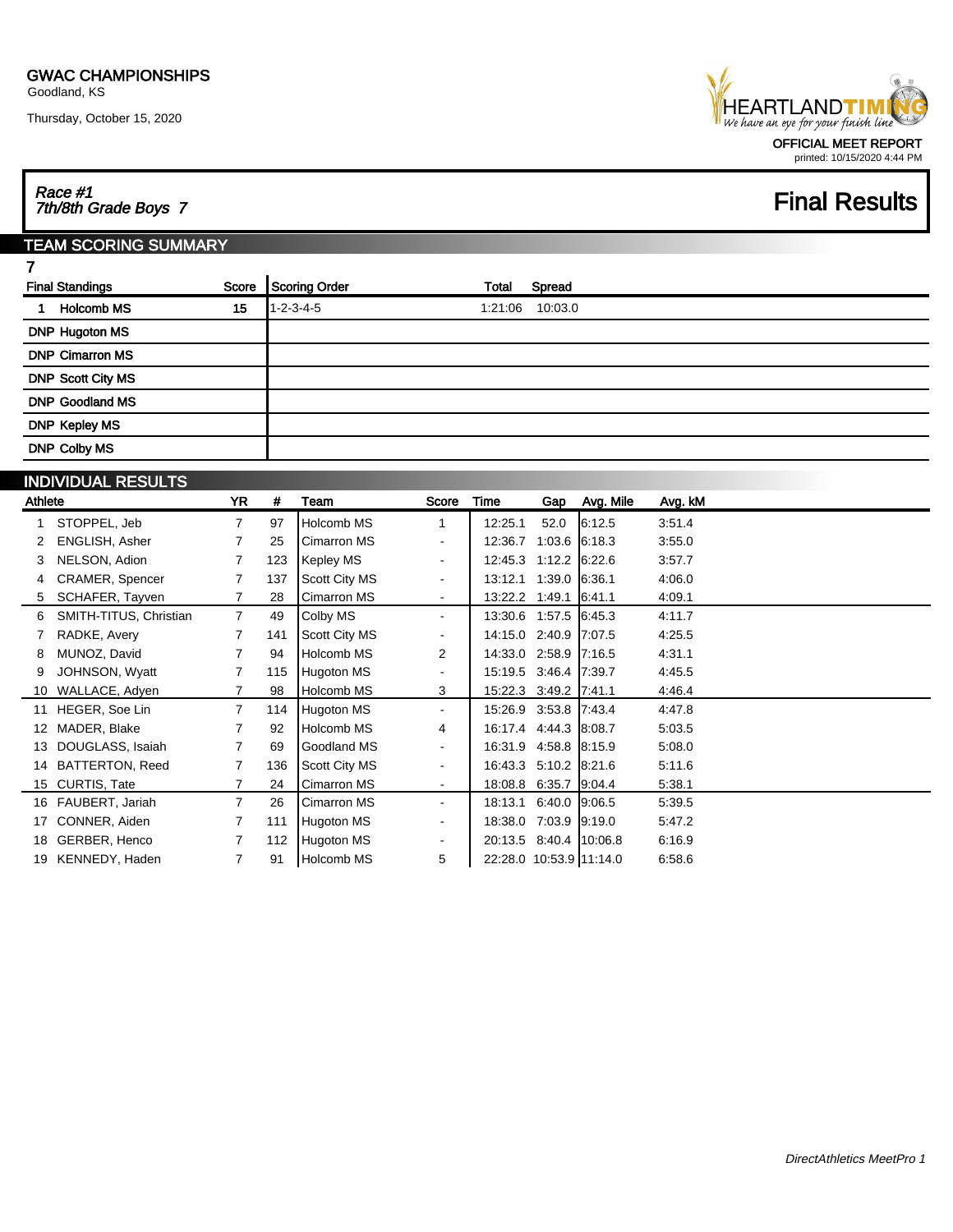Thursday, October 15, 2020



# Race #1 7th/8th Grade Boys 8 Final Results

#### TEAM SCORING SUMMARY

| ï<br>۰<br>s,<br>I |  |
|-------------------|--|
| ę<br>٧            |  |

|             | <b>Final Standings</b><br>Score | Scoring Order              | Total   | Spread |  |
|-------------|---------------------------------|----------------------------|---------|--------|--|
|             | 25<br><b>Scott City MS</b>      | $1 - 3 - 6 - 7 - 8(9)(13)$ | 1:05:22 | 2:32.5 |  |
| $2^{\circ}$ | 32<br>Colby MS                  | $2 - 4 - 5 - 10 - 11(12)$  | 1:08:48 | 3:03.1 |  |
|             | <b>DNP Holcomb MS</b>           |                            |         |        |  |
|             | <b>DNP Hugoton MS</b>           |                            |         |        |  |
|             | <b>DNP Kepley MS</b>            |                            |         |        |  |
|             | <b>DNP Goodland MS</b>          |                            |         |        |  |
|             | <b>DNP Cimarron MS</b>          |                            |         |        |  |
|             | INDIVIDI IAI DECLII TO          |                            |         |        |  |

|         | <b>INDIVIDUAL RESULIS</b> |           |     |                      |                          |                       |        |           |         |
|---------|---------------------------|-----------|-----|----------------------|--------------------------|-----------------------|--------|-----------|---------|
| Athlete |                           | <b>YR</b> | #   | Team                 | <b>Score</b>             | <b>Time</b>           | Gap    | Avg. Mile | Avg. kM |
|         | STOPPEL, Logan            | 8         | 144 | <b>Scott City MS</b> | 1                        | 11:33.1               | ---    | 5.46.5    | 3:35.2  |
|         | LITSINBERGER, Haydin      | 8         | 46  | Colby MS             | 2                        | 12:17.7               | 44.6   | 6:08.8    | 3:49.1  |
| 3       | <b>BAIN, Gus</b>          | 8         | 135 | Scott City MS        | 3                        | 12:22.2               | 49.1   | 6:11.1    | 3:50.5  |
| 4       | RAMUS, Eirick             | 8         | 96  | Holcomb MS           | $\blacksquare$           | 12:24.0               | 49.9   | 6:12.0    | 3:51.0  |
| 5       | IBANEZ, Miquel            | 8         | 90  | Holcomb MS           | $\blacksquare$           | 12:33.4               | 1:00.3 | 6:16.7    | 3:54.0  |
| 6       | ZIZUMBO, Christian        | 8         | 118 | Hugoton MS           | $\blacksquare$           | 12:40.9               | 1:07.8 | 6.20.4    | 3:56.3  |
| 7       | GONZALEZ, Daniel          | 8         | 113 | <b>Hugoton MS</b>    | $\blacksquare$           | 13:00.4               | 1:27.3 | 6:30.2    | 4:02.4  |
| 8       | <b>KERSENBROCK, Max</b>   | 8         | 45  | Colby MS             | 4                        | 13:06.7               | 1:33.6 | 6.33.3    | 4:04.3  |
| 9       | RAMSEY, Kason             | 8         | 95  | Holcomb MS           | $\overline{\phantom{a}}$ | 13:18.8 1:45.7        |        | 6:39.4    | 4:08.1  |
|         | BELL, Dalton              | 8         | 43  | Colby MS             | 5                        | 13:33.6 2:00.5 6:46.8 |        |           | 4:12.6  |
| 11      | HARRIS, Jakub             | 8         | 138 | Scott City MS        | 6                        | 13:33.9 2:00.8        |        | 6:46.9    | 4:12.8  |
|         | MCCLURE, Breckin          | 8         | 93  | Holcomb MS           | $\blacksquare$           | 13:40.1               | 2:07.0 | 6.50.0    | 4:14.7  |
| 13      | MILLER, Jace              | 8         | 139 | <b>Scott City MS</b> | 7                        | 13:47.2 2:14.1        |        | 6:53.6    | 4:16.9  |
| 14      | HENNINGS, Sean            | 8         | 27  | <b>Cimarron MS</b>   | $\blacksquare$           | 13:51.8 2:18.7        |        | 6:55.9    | 4:18.3  |
| 15      | O'BRIEN, Zach             | 8         | 140 | <b>Scott City MS</b> | 8                        | 14:05.5 2:32.4 7:02.7 |        |           | 4:22.6  |
| 16      | RICKER, Waylon            | 8         | 142 | Scott City MS        | (9)                      | 14:07.5 2:34.4        |        | 7:03.7    | 4:23.2  |
| 17      | HERNANDEZ, Missael        | 8         | 122 | Kepley MS            | $\blacksquare$           | 14:20.0 2:45.9 7:10.0 |        |           | 4:27.1  |
| 18      | AMERIN, Caden             | 8         | 121 | Kepley MS            | ٠                        | 14:24.7               | 2:51.6 | 17:12.3   | 4.28.5  |
| 19      | MOLLENDOR, Keegen         | 8         | 47  | Colby MS             | 10                       | 14:29.4 2:56.3        |        | 7:14.7    | 4.30.0  |
| 20      | MESA, Yossen              | 8         | 116 | <b>Hugoton MS</b>    | $\blacksquare$           | 14:53.2 3:20.1 7:26.6 |        |           | 4:37.4  |
| 21      | SIERRA, Quincy            | 8         | 124 | Kepley MS            | $\blacksquare$           | 15:13.6 3:40.5        |        | 7:36.8    | 4.43.7  |
| 22      | STEPHENS, Grant           | 8         | 50  | Colby MS             | 11                       | 15:20.7 3:47.6 7:40.3 |        |           | 4.45.9  |
| 23      | SCHRINER, Caden           | 8         | 48  | Colby MS             | (12)                     | 15:41.2               | 4:08.1 | 7:50.6    | 4:52.3  |
| 24      | SMITH, Michael            | 8         | 143 | <b>Scott City MS</b> | (13)                     | 16:13.1               | 4:40.0 | 8:06.6    | 5:02.2  |
|         | 25 DINKEL, Dallin         | 8         | 68  | <b>Goodland MS</b>   | $\blacksquare$           | 17:22.4 5:49.3 8:41.2 |        |           | 5.23.7  |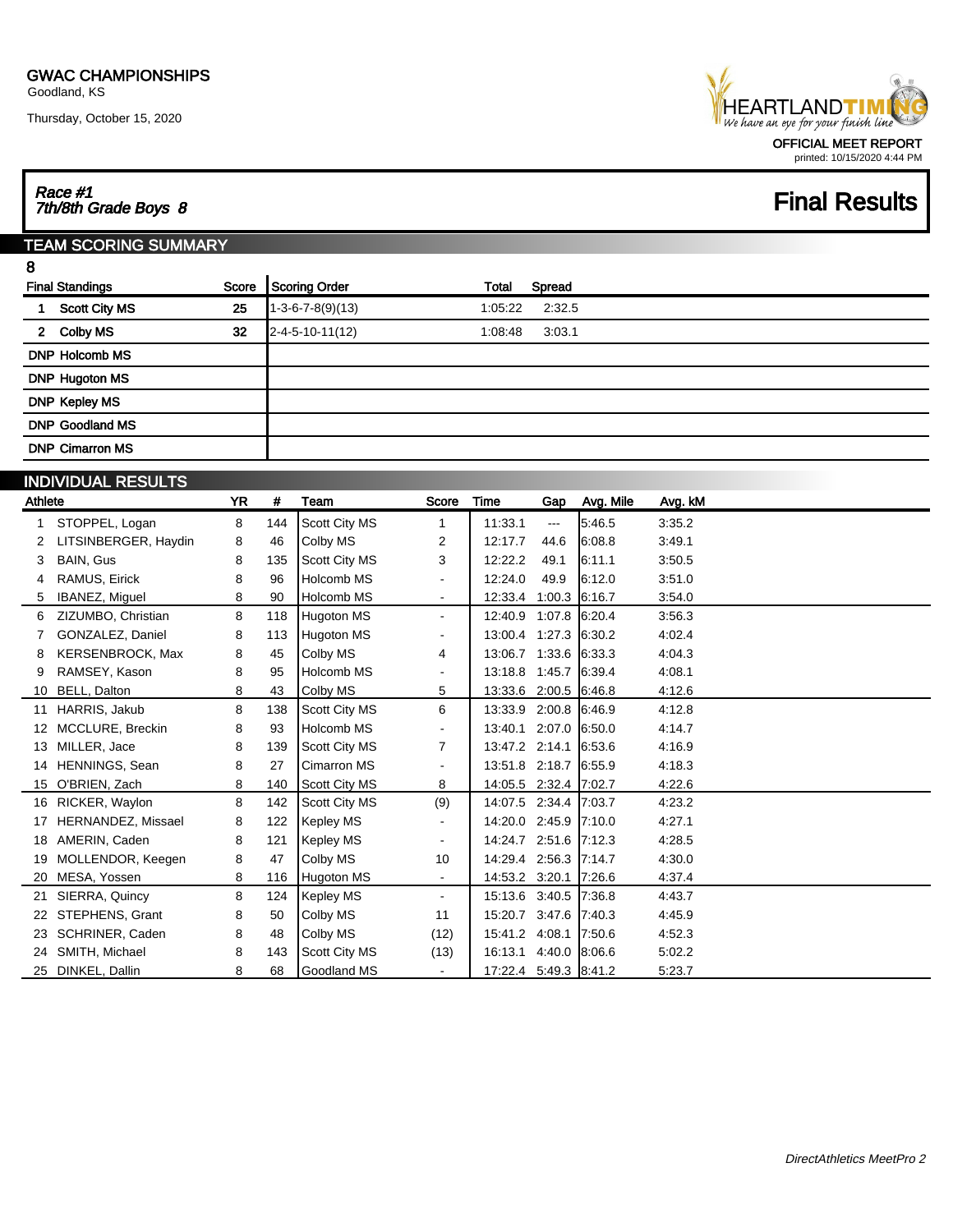Thursday, October 15, 2020



## Race #2 7th/8th Grade Girls 7 Final Results

#### TEAM SCORING SUMMARY

| × |
|---|
| - |

| <b>Final Standings</b> |    | Score Scoring Order    | Total   | Spread |
|------------------------|----|------------------------|---------|--------|
| <b>Scott City MS</b>   | 15 | $1 - 2 - 3 - 4 - 5(6)$ | 1:18:26 | 4:34.7 |
| <b>DNP Holcomb MS</b>  |    |                        |         |        |
| <b>DNP Kepley MS</b>   |    |                        |         |        |
| <b>DNP Goodland MS</b> |    |                        |         |        |
| DNP Colby MS           |    |                        |         |        |
| <b>DNP Hugoton MS</b>  |    |                        |         |        |

#### INDIVIDUAL RESULTS

| Athlete |                     | <b>YR</b>      | #   | Team                 | Score                    | Time                  | Gap           | Avg. Mile | Avg. kM |
|---------|---------------------|----------------|-----|----------------------|--------------------------|-----------------------|---------------|-----------|---------|
|         | TROUT, Belle        | $\mathbf{7}$   | 151 | Scott City MS        | 1                        | 13:14.0               | $\cdots$      | 6:37.0    | 4:06.6  |
|         | BRITTON, Eden       | $\overline{7}$ | 51  | Colby MS             | $\overline{\phantom{a}}$ | 14:01.1               | 47.1          | 17:00.5   | 4:21.2  |
|         | PARKER, Ella        | $\overline{7}$ | 101 | Holcomb MS           | $\sim$                   | 14:18.8               | 1:04.8 7:09.4 |           | 4:26.7  |
|         | KASSELMAN, Sofia    | 7              | 149 | Scott City MS        | 2                        | 14:34.4 1:20.4 7:17.2 |               |           | 4:31.5  |
| 5       | SANTANA, Xitlali    |                | 102 | Holcomb MS           | $\sim$                   | 14:49.0 1:34.0 7:24.5 |               |           | 4:36.1  |
| 6       | MOLLENDOR, Lillyin  | $\overline{7}$ | 52  | Colby MS             | $\sim$                   | 15:38.1 2:24.1 7:49.0 |               |           | 4:51.3  |
|         | VALDEZ, Angelina    |                | 103 | Holcomb MS           | $\sim$                   | 15:46.4 2:32.4 7:53.2 |               |           | 4.53.9  |
| 8       | FOX, Piper          | $\mathbf{7}$   | 146 | Scott City MS        | 3                        | 16:07.0 2:52.0 8:03.5 |               |           | 5.00.3  |
|         | LUCERO, Destiny     |                | 127 | Kepley MS            | $\overline{\phantom{a}}$ | 16:39.5 3:25.5 8:19.7 |               |           | 5.10.4  |
|         | 10 O'BRIEN, Jayden  |                | 150 | Scott City MS        | 4                        | 16:42.0 3:27.0 8:21.0 |               |           | 5.11.2  |
|         | 11 COX, Vaelynn     | $\overline{7}$ | 119 | Hugoton MS           | $\sim$                   | 16:51.2 3:37.2 8:25.6 |               |           | 5.14.0  |
|         | 12 ROSALES, Jeymi   |                | 133 | Kepley MS            | $\blacksquare$           | 17:01.2 3:47.2 8:30.6 |               |           | 5:17.1  |
| 13      | GLEASON, Alexandria | $\mathbf{7}$   | 71  | Goodland MS          | $\overline{\phantom{a}}$ | 17:11.5 3:57.5 8:35.7 |               |           | 5.20.3  |
|         | 14 GOODMAN, Tressa  | $\overline{7}$ | 147 | Scott City MS        | 5                        | 17:48.7 4:34.7 8:54.3 |               |           | 5.31.9  |
|         | 15 JONES, Tori      |                | 72  | Goodland MS          | $\sim$                   | 17:51.2 4:37.2 8:55.6 |               |           | 5:32.7  |
|         | 16 WINDERLIN, Kami  | $\overline{7}$ | 152 | <b>Scott City MS</b> | (6)                      | 18:03.9 4:49.9 9:01.9 |               |           | 5.36.6  |
| 17      | MOLINA, Catalina    |                | 129 | <b>Kepley MS</b>     | $\sim$                   | 18:09.8 4:55.8 9:04.9 |               |           | 5.38.4  |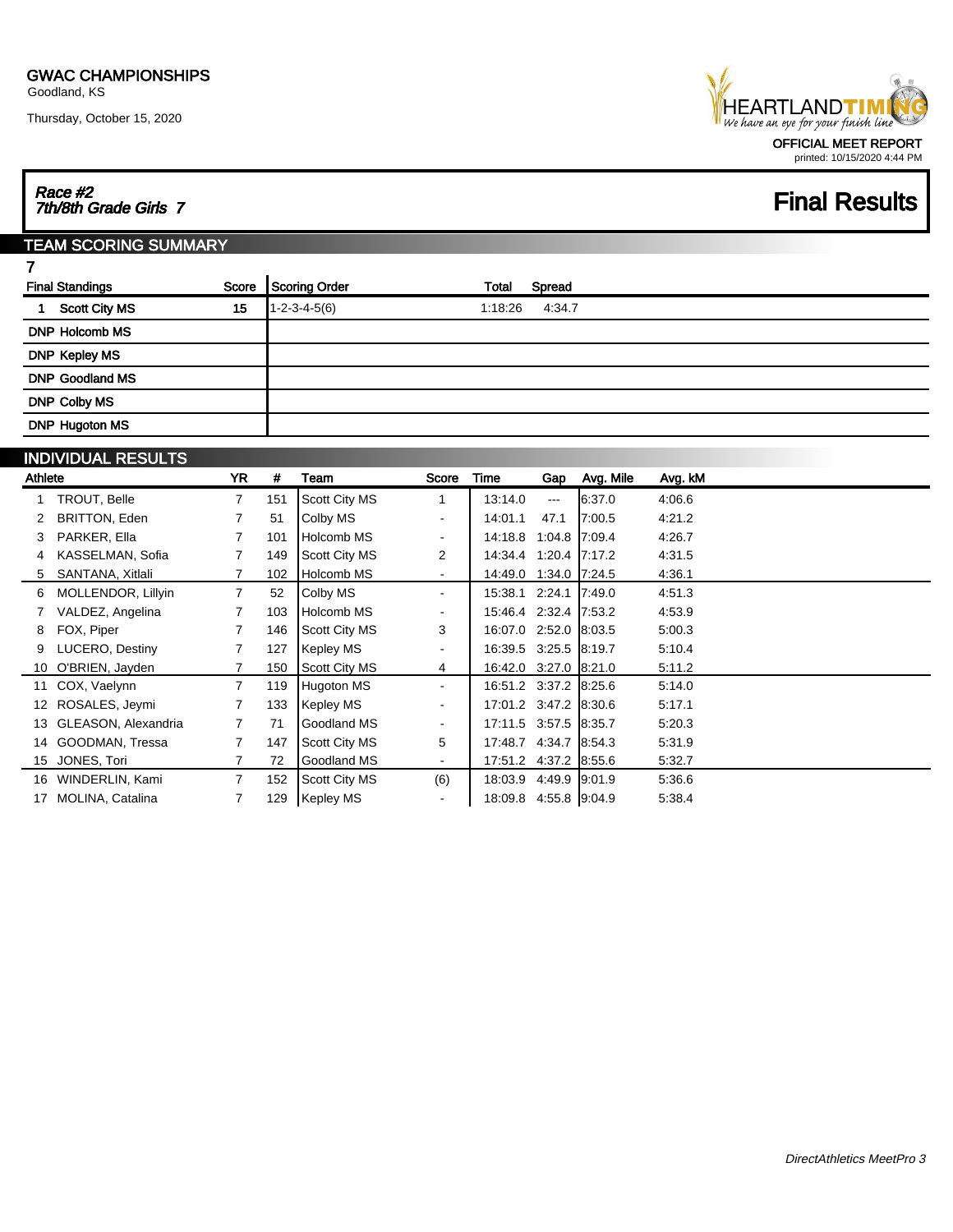Thursday, October 15, 2020

### **HEARTLANDTIM** We have an eye for your finish line OFFICIAL MEET REPORT printed: 10/15/2020 4:44 PM

# Race #2 7th/8th Grade Girls 8 Final Results

| <b>INDIVIDUAL RESULTS</b> |                        |           |     |                      |                              |                         |                 |           |         |  |
|---------------------------|------------------------|-----------|-----|----------------------|------------------------------|-------------------------|-----------------|-----------|---------|--|
| Athlete                   |                        | <b>YR</b> | #   | Team                 | Score                        | Time                    | Gap             | Avg. Mile | Avg. kM |  |
|                           | ARDERY, Jenera         | 8         | 99  | Holcomb MS           | ۰                            | 13:24.1                 | 10.1            | 6:42.0    | 4:09.7  |  |
| 2                         | WEDERSKI, Natalie      | 8         | 56  | Colby MS             | $\qquad \qquad \blacksquare$ | 14:14.3                 | 1:00.3 7:07.1   |           | 4:25.3  |  |
| 3                         | MORRISON, Campbell     | 8         | 53  | Colby MS             | $\sim$                       | 14:41.1 1:27.1 7:20.5   |                 |           | 4.33.6  |  |
| 4                         | STRAMEL, Emilie        | 8         | 55  | Colby MS             | $\sim$                       | 14:54.6                 | 1:40.6 7:27.3   |           | 4.37.8  |  |
| 5                         | SIANUQUI, Clarissa     | 8         | 134 | Kepley MS            | $\overline{\phantom{a}}$     | 14:57.7                 | 1:43.7          | 17:28.9   | 4:38.8  |  |
| 6                         | RICKARD, Arial         | 8         | 73  | Goodland MS          | $\overline{\phantom{a}}$     | 15:31.8 2:17.8 7:45.9   |                 |           | 4:49.4  |  |
|                           | VANPELT, Jayln         | 8         | 104 | Holcomb MS           | $\sim$                       | 15:55.3 2:41.3 7:57.6   |                 |           | 4:56.7  |  |
| 8                         | DEPPERSCHMIDT, Maile   | 8         | 145 | <b>Scott City MS</b> | $\overline{\phantom{a}}$     | 16:24.7 3:10.7 8:12.3   |                 |           | 5:05.8  |  |
| 9                         | MARTINEZ, Galilea      | 8         | 128 | Kepley MS            | $\overline{\phantom{a}}$     | 16:55.0 3:40.0 8:27.5   |                 |           | 5:15.2  |  |
|                           | 10 LATTIMORE, Kaylin   | 8         | 126 | <b>Kepley MS</b>     | $\sim$                       | 17:58.7                 | 4:44.7 8:59.3   |           | 5:35.0  |  |
| 11                        | SONDAY, Crimson        | 8         | 31  | Cimarron MS          | $\overline{\phantom{a}}$     | 18:20.9                 | $5.06.9$ 9.10.4 |           | 5:41.9  |  |
|                           | 12 DILLINGER, Channing | 8         | 120 | Hugoton MS           | $\overline{\phantom{a}}$     | 18:35.8 5:21.8 9:17.9   |                 |           | 5:46.5  |  |
|                           | 13 AGUILAR, Karime     | 8         | 30  | Cimarron MS          | $\sim$                       | 18:59.4 5:45.4 9:29.7   |                 |           | 5:53.8  |  |
|                           | 14 OROZCO, Andrea      | 8         | 131 | Kepley MS            | $\blacksquare$               | 25:40.1 12:26.1 12:50.0 |                 |           | 7:58.3  |  |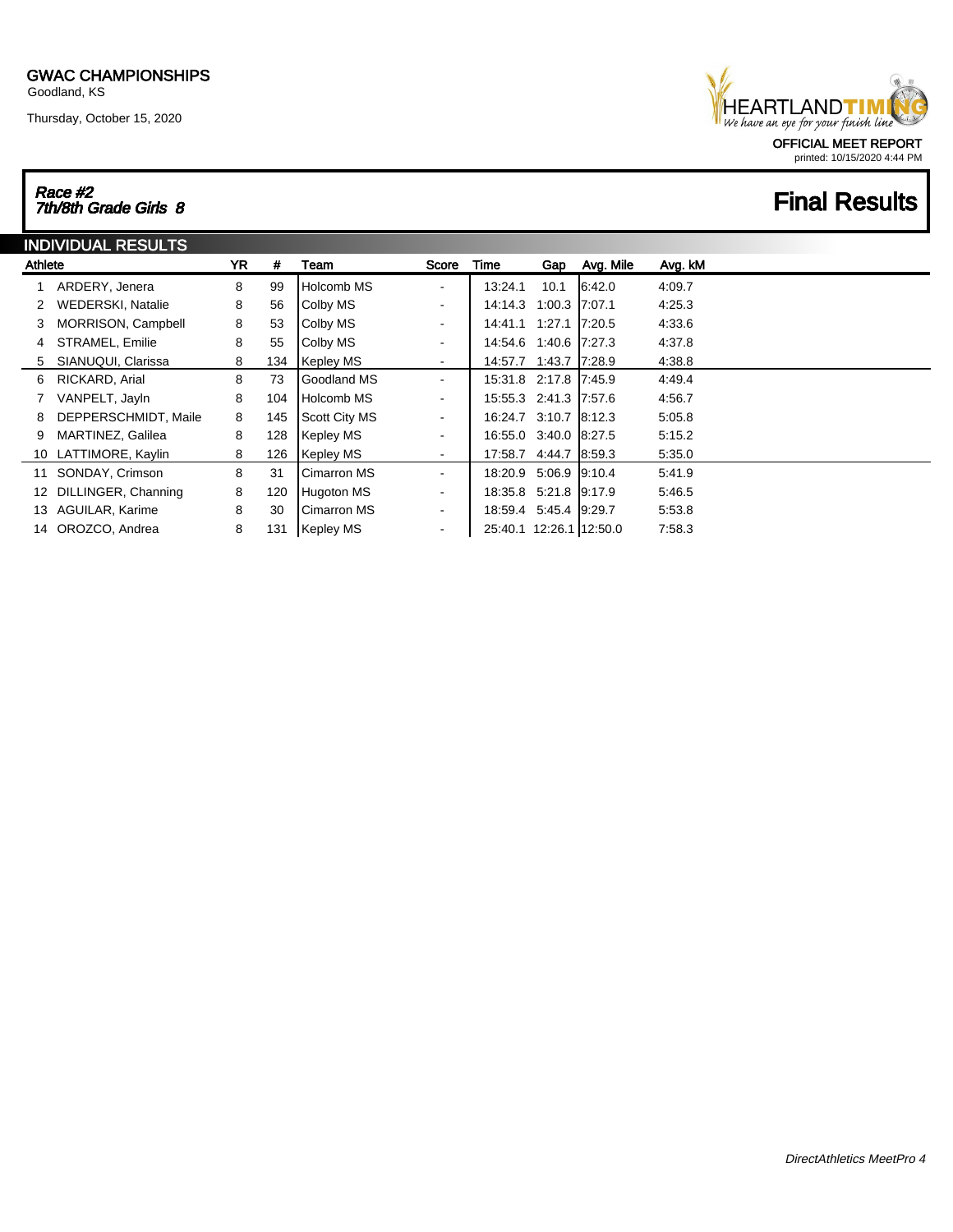Thursday, October 15, 2020

Race #3<br>Boys 5K Varsity



printed: 10/15/2020 4:44 PM

### **Final Results**

#### TEAM SCORING SUMMARY

| <b>Final Standings</b>    | Score | Scoring Order             | Total   | Spread |
|---------------------------|-------|---------------------------|---------|--------|
| <b>Scott Community JV</b> | 15    | $1 - 2 - 3 - 4 - 5(6)(7)$ | 1:36:21 | 2:16.0 |
| <b>DNP Cimarron HS JV</b> |       |                           |         |        |
| DNP Holcomb HS JV         |       |                           |         |        |
| DNP Ulysses HS JV         |       |                           |         |        |

#### INDIVIDUAL RESULTS

| Athlete |                     | <b>YR</b> | #   | Team                 | Score          | Time                  | Gap           | Avg. Mile | Avg. kM |
|---------|---------------------|-----------|-----|----------------------|----------------|-----------------------|---------------|-----------|---------|
|         | DUFF, Dylan         | <b>FR</b> | 168 | Scott Community J    |                | 18:15.5 1:51.8 5:52.2 |               |           | 3:39.1  |
|         | ARMENDARIZ, Ivan    | <b>FR</b> | 167 | Scott Community J    | 2              | 18:44.5 2:20.8 6:01.6 |               |           | 3.44.9  |
| 3       | LEBEAU, Nathan      | <b>SO</b> | 171 | Scott Community J    | 3              | 19:21.5 2:57.8 6:13.5 |               |           | 3:52.3  |
|         | HINEMAN, Kalo       | FR.       | 169 | Scott Community J    | 4              | 19:27.2 3:03.5 6:15.3 |               |           | 3:53.4  |
|         | PETERS, Nathan      | SO        | 18  | Cimarron HS JV       | $\blacksquare$ | 20:08.5 3:44.8 6:28.6 |               |           | 4:01.7  |
| 6       | WITTMAN, Alec       | SO.       | 20  | Cimarron HS JV       | $\blacksquare$ | 20:11.0 3:46.3 6:29.4 |               |           | 4:02.2  |
|         | KASSELMAN, Josh     | SO        | 170 | Scott Community J    | 5              | 20:31.5 4:07.8 6:36.0 |               |           | 4.06.3  |
| 8       | TUTTLE, Max         | <b>FR</b> | 173 | Scott Community J    | (6)            | 20:45.7 4:22.0 6:40.5 |               |           | 4:09.1  |
| 9       | LEGG, Ivan          | <b>SO</b> | 16  | Cimarron HS JV       | $\blacksquare$ | 20:54.7 4:31.0 6:43.4 |               |           | 4:10.9  |
|         | 10 SPELLMAN, Bradyn | <b>FR</b> | 89  | Holcomb HS JV        | $\sim$         | 21:02.0 4:37.3 6:45.8 |               |           | 4:12.4  |
|         | 11 VAZQUEZ, Javier  | JR.       | 19  | Cimarron HS JV       | $\blacksquare$ | 21:14.5 4:50.8 6:49.8 |               |           | 4:14.9  |
| 12      | NOVACK, Bryson      | <b>FR</b> | 88  | Holcomb HS JV        | ۰              | 21:16.2 4:52.5 6:50.3 |               |           | 4:15.2  |
|         | WRIGHT, Kooper      | <b>FR</b> | 175 | Scott Community J    | (7)            | 21:52.0 5:27.3 7:01.8 |               |           | 4.22.4  |
|         | 14 CARTER, Robby    | JR        | 185 | Ulysses HS JV        | $\blacksquare$ | 21:56.6 5:32.9 7:03.3 |               |           | 4.23.3  |
|         | 15 BOYTS, James     | <b>SO</b> | 86  | Holcomb HS JV        | $\sim$         | 22:08.1               | 5:44.4 7:07.0 |           | 4.25.6  |
|         | 16 FLORES, Tyson    | SO.       | 186 | Ulysses HS JV        | $\sim$         | 22:25.0 6:00.3 7:12.5 |               |           | 4:29.0  |
|         | DELOACH, Alexander  | <b>FR</b> | 87  | Holcomb HS JV        | $\sim$         | 23:10.0 6:45.3 7:26.9 |               |           | 4:38.0  |
| 18      | MADER, Rj           | JR        | 187 | <b>Ulysses HS JV</b> | $\blacksquare$ | 24:25.8 8:02.1 7:51.3 |               |           | 4:53.2  |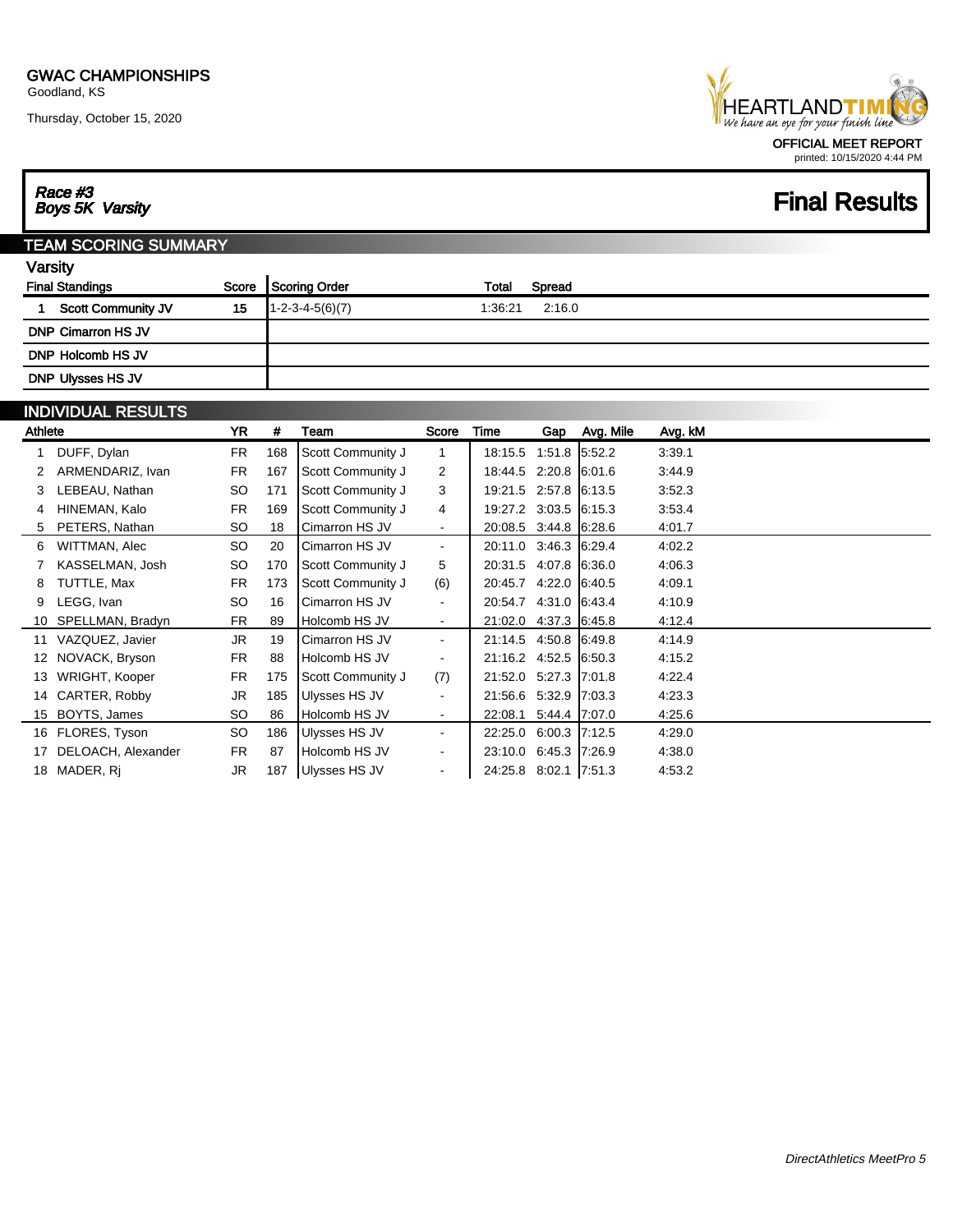Thursday, October 15, 2020



## **Final Results**

# Race #3<br>Boys 5K Varsity

#### TEAM SCORING SUMMARY

|                       | <b>Final Standings</b>    | Score | <b>Scoring Order</b>      | <b>Total</b> | Spread |  |
|-----------------------|---------------------------|-------|---------------------------|--------------|--------|--|
|                       | <b>Scott Community HS</b> | 33    | $1-5-6-10-11(12)(19)$     | 1:24:56      | 0.52.8 |  |
| $\mathbf{2}$          | <b>Holcomb HS</b>         | 58    | 2-3-7-21-25(26)(28)       | 1:29:35      | 2:54.0 |  |
| 3                     | <b>Cimarron HS</b>        | 64    | 4-9-16-17-18(23)(32)      | 1:29:45      | 1:43.2 |  |
| 4                     | Ulysses HS                | 88    | $ 8-14-15-24-27(30)(31) $ | 1:32:15      | 2:28.9 |  |
| 5                     | Colby HS                  | 117   | 13-20-22-29-33(34)(35)    | 1:36:27      | 2:54.5 |  |
|                       | <b>DNP Goodland HS</b>    |       |                           |              |        |  |
| <b>DNP Hugoton HS</b> |                           |       |                           |              |        |  |
|                       | 1.101111111100011178      |       |                           |              |        |  |

|         | <b>INDIVIDUAL RESULTS</b> |           |                |                          |                |                       |                      |           |         |
|---------|---------------------------|-----------|----------------|--------------------------|----------------|-----------------------|----------------------|-----------|---------|
| Athlete |                           | <b>YR</b> | #              | Team                     | Score          | <b>Time</b>           | Gap                  | Avg. Mile | Avg. kM |
| 1       | APODACA, Roberto          | <b>SR</b> | 153            | Scott Community H        | $\mathbf{1}$   | 16:23.7               | $\sim$ $\sim$ $\sim$ | 5:16.3    | 3:16.7  |
| 2       | VANPELT, Daegan           | JR        | 79             | Holcomb HS               | 2              | 16:45.1               | 21.4                 | 5:23.2    | 3:21.0  |
| 3       | SIZEMORE, Braxton         | <b>JR</b> | 78             | Holcomb HS               | 3              | 16:51.9               | 28.2                 | 5.25.4    | 3:22.4  |
| 4       | SANTISTEVEN, Damion       | <b>SR</b> | $\overline{7}$ | Cimarron HS              | 4              | 16:53.2               | 29.5                 | 5:25.8    | 3:22.6  |
| 5       | KOUGH, Jaxson             | <b>JR</b> | 157            | Scott Community H        | 5              | 16:55.2               | 31.5                 | 5:26.4    | 3:23.0  |
| 6       | ARMENDARIZ, Aaron         | <b>FR</b> | 154            | Scott Community H        | 6              | 17:05.7               | 42.0                 | 5.29.8    | 3:25.1  |
|         | ROBLES, Xavier            | <b>FR</b> | 76             | Holcomb HS               | 7              | 17:07.1               | 43.4                 | 5:30.3    | 3:25.4  |
| 8       | <b>KRUG, Cole</b>         | <b>FR</b> | 180            | <b>Ulysses HS</b>        | 8              | 17:13.4               | 49.7                 | 5:32.3    | 3:26.7  |
| 9       | MENDEZ, David             | <b>FR</b> | 5              | Cimarron HS              | 9              | 17:13.8               | 50.1                 | 5:32.4    | 3:26.7  |
| 10      | DOMINGUEZ-PE, Kevin       | <b>FR</b> | 156            | Scott Community H        | 10             | 17:14.4               | 50.7                 | 5:32.6    | 3:26.9  |
| 11      | BAILEY, Bryndan           | <b>FR</b> | 155            | Scott Community H        | 11             | 17:16.5               | 52.8                 | 5:33.3    | 3:27.3  |
| 12      | MCCLEARY, Joe             | <b>SO</b> | 158            | <b>Scott Community H</b> | (12)           | 17:26.2 1:02.5        |                      | 5.36.4    | 3:29.2  |
| 13      | <b>TERHAAR, Drestin</b>   | <b>SO</b> | 37             | Colby HS                 | 13             | 17:41.7 1:18.0        |                      | 5.41.4    | 3:32.3  |
| 14      | <b>SCHEARS, Noah</b>      | <b>SO</b> | 62             | Goodland HS              | $\blacksquare$ | 17:46.6 1:22.9        |                      | 5.42.9    | 3:33.3  |
| 15      | <b>MARTINEZ, Marcus</b>   | <b>SR</b> | 182            | <b>Ulysses HS</b>        | 14             | 17:47.1 1:23.4        |                      | 5:43.1    | 3:33.4  |
| 16      | <b>GUEREQUE, Rafael</b>   | <b>SR</b> | 105            | Hugoton HS               | $\blacksquare$ | 17:48.0 1:24.3        |                      | 5:43.4    | 3:33.6  |
| 17      | PENA, Bryan               | <b>JR</b> | 183            | <b>Ulysses HS</b>        | 15             | 17:52.8 1:29.1        |                      | 5:44.9    | 3:34.6  |
| 18      | CHAVEZ, Nathan            |           | 192            | Hugoton HS               | $\overline{a}$ | 18:11.9 1:48.2        |                      | 5:51.1    | 3:38.4  |
| 19      | HARMON, Christian         | <b>SR</b> | 2              | Cimarron HS              | 16             | 18:25.6 2:01.9        |                      | 5:55.5    | 3:41.1  |
| 20      | LOPEZ, Zach               | <b>SO</b> | 4              | Cimarron HS              | 17             | 18:36.3 2:12.6 5:58.9 |                      |           | 3:43.2  |
| 21      | CARDIEL, Gael             | <b>FR</b> | $\mathbf{1}$   | Cimarron HS              | 18             | 18:36.3 2:12.6        |                      | 5:58.9    | 3:43.3  |
| 22      | VANCE, Cody               | <b>FR</b> | 159            | Scott Community H        | (19)           | 18:45.1 2:21.4        |                      | 6:01.8    | 3:45.0  |
| 23      | LINCOLN, Myers            | JR        | 35             | Colby HS                 | 20             | 18:54.7 2:31.0        |                      | 6.04.8    | 3:46.9  |
| 24      | SCHEUTZ, Dally            | <b>SO</b> | 77             | Holcomb HS               | 21             | 19:11.9 2:48.2        |                      | 6:10.4    | 3:50.4  |
| 25      | <b>BROWN, Steele</b>      | <b>SR</b> | 33             | Colby HS                 | 22             | 19:19.4 2:55.7        |                      | 6.12.8    | 3:51.9  |
|         | 26 MENDEZ, Ivan           | <b>SR</b> | 6              | Cimarron HS              | (23)           | 19:35.5 3:11.8        |                      | 6.17.9    | 3:55.1  |
| 27      | LUNA, Irvin               | <b>FR</b> | 181            | <b>Ulysses HS</b>        | 24             | 19:39.0 3:14.3        |                      | 6:19.1    | 3:55.8  |
| 28      | LONG, Dalton              | <b>SO</b> | 75             | Holcomb HS               | 25             | 19:39.0 3:14.3        |                      | 6:19.1    | 3:55.8  |
| 29      | SCHURR, Colton            | <b>FR</b> | 63             | Goodland HS              |                | 19:41.4 3:17.7        |                      | 6:19.8    | 3:56.3  |
| 30      | <b>GONZALES, Luis</b>     | <b>FR</b> | 74             | Holcomb HS               | (26)           | 19:41.9 3:18.2 6:20.0 |                      |           | 3:56.4  |
| 31      | GARCIA, Ira               | <b>SR</b> | 179            | Ulysses HS               | 27             | 19:42.3 3:18.6        |                      | 6:20.1    | 3:56.4  |
| 32      | WIKOFF, Connor            | <b>FR</b> | 80             | Holcomb HS               | (28)           | 19:45.9 3:22.2 6:21.3 |                      |           | 3:57.2  |
| 33      | WETTER, Jacob             | <b>SR</b> | 38             | Colby HS                 | 29             | 19:55.0 3:30.3        |                      | 6:24.2    | 3:59.0  |
|         | 34 AGUILAR, Angel         | <b>FR</b> | 177            | <b>Ulysses HS</b>        | (30)           | 20:04.0 3:39.3 6:27.1 |                      |           | 4:00.8  |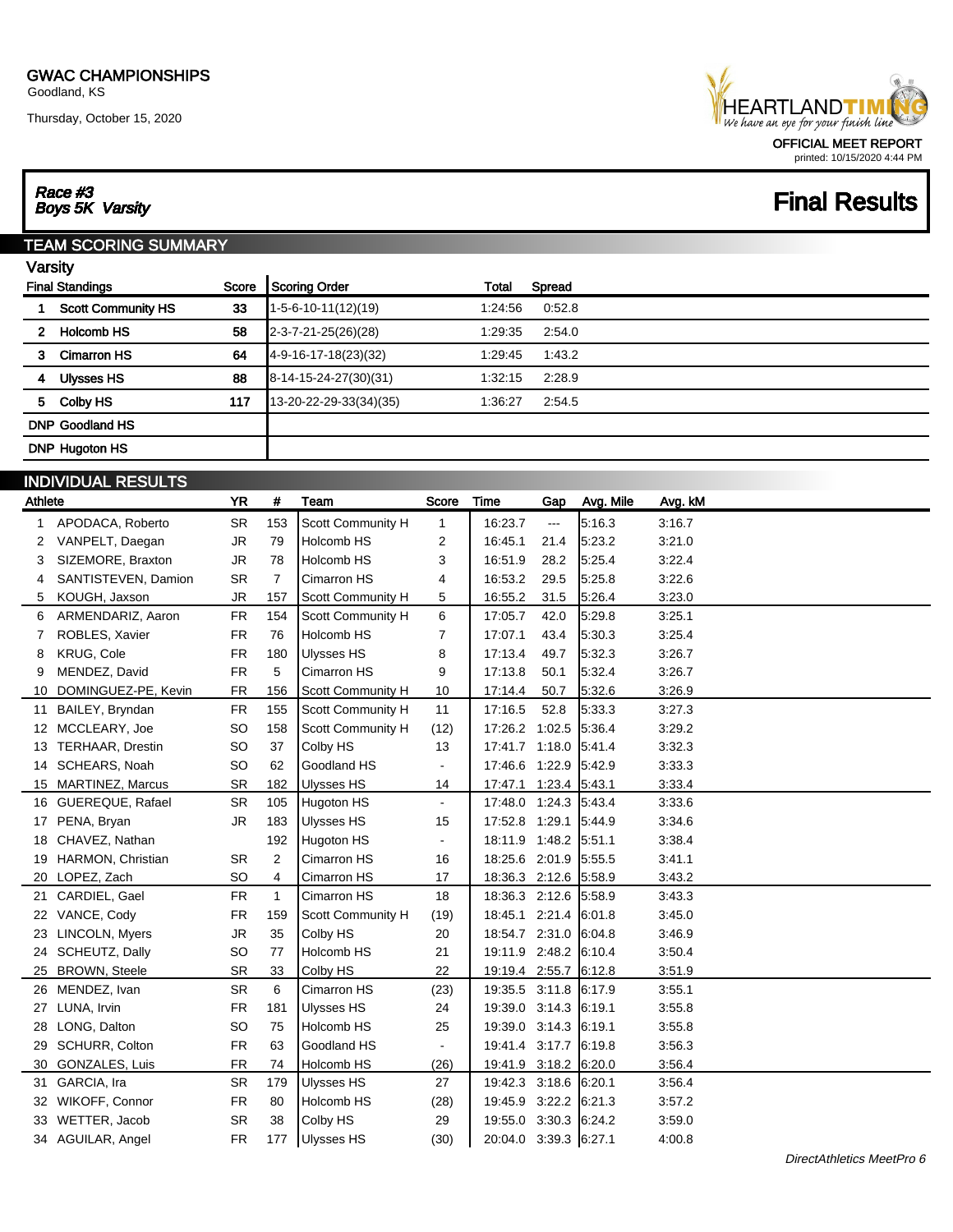Thursday, October 15, 2020

### **HEARTLANDTI** We have an eye for your finish line OFFICIAL MEET REPORT printed: 10/15/2020 4:44 PM

# Race #3<br>Boys 5K Varsity

# **Final Results**

| <b>INDIVIDUAL RESULTS (cont'd)</b> |                     |           |     |                                                      |                |                       |  |  |        |
|------------------------------------|---------------------|-----------|-----|------------------------------------------------------|----------------|-----------------------|--|--|--------|
| Athlete                            |                     | YR        | #   | Avg. kM<br>Avg. Mile<br>Time<br>Score<br>Team<br>Gap |                |                       |  |  |        |
|                                    | 35 DINO, Christain  | <b>SR</b> | 178 | Ulysses HS                                           | (31)           | 20:19.7 3:56.0 6:32.2 |  |  | 4:03.9 |
|                                    | 36 HARMON, Zach     | <b>SO</b> | 3   | Cimarron HS                                          | (32)           | 20:22.8 3:59.1 6:33.2 |  |  | 4:04.5 |
|                                    | 37 DAVENPORT, Wyatt | <b>FR</b> | 34  | Colby HS                                             | 33             | 20:36.1 4:12.4 6:37.5 |  |  | 4:07.2 |
|                                    | 38 COUMERILH, John  | SO.       | 59  | Goodland HS                                          | ٠              | 20:50.7 4:27.0 6:42.1 |  |  | 4:10.1 |
|                                    | 39 PLOWMAN, Lane    | SR        | 106 | Hugoton HS                                           | $\blacksquare$ | 21:11.9 4:48.2 6:48.9 |  |  | 4:14.4 |
|                                    | 40 BARTON, Clayton  | <b>FR</b> | 32  | Colby HS                                             | (34)           | 21:22.9 4:59.2 6:52.5 |  |  | 4.16.6 |
| 41                                 | BELDEN, Kade        | SO.       | 57  | Goodland HS                                          | ۰.             | 21:26.0 5:01.3 6:53.5 |  |  | 4:17.2 |
|                                    | 42 SMITH, Isaac     | JR        | 36  | Colby HS                                             | (35)           | 22:36.6 6:12.9 7:16.2 |  |  | 4:31.3 |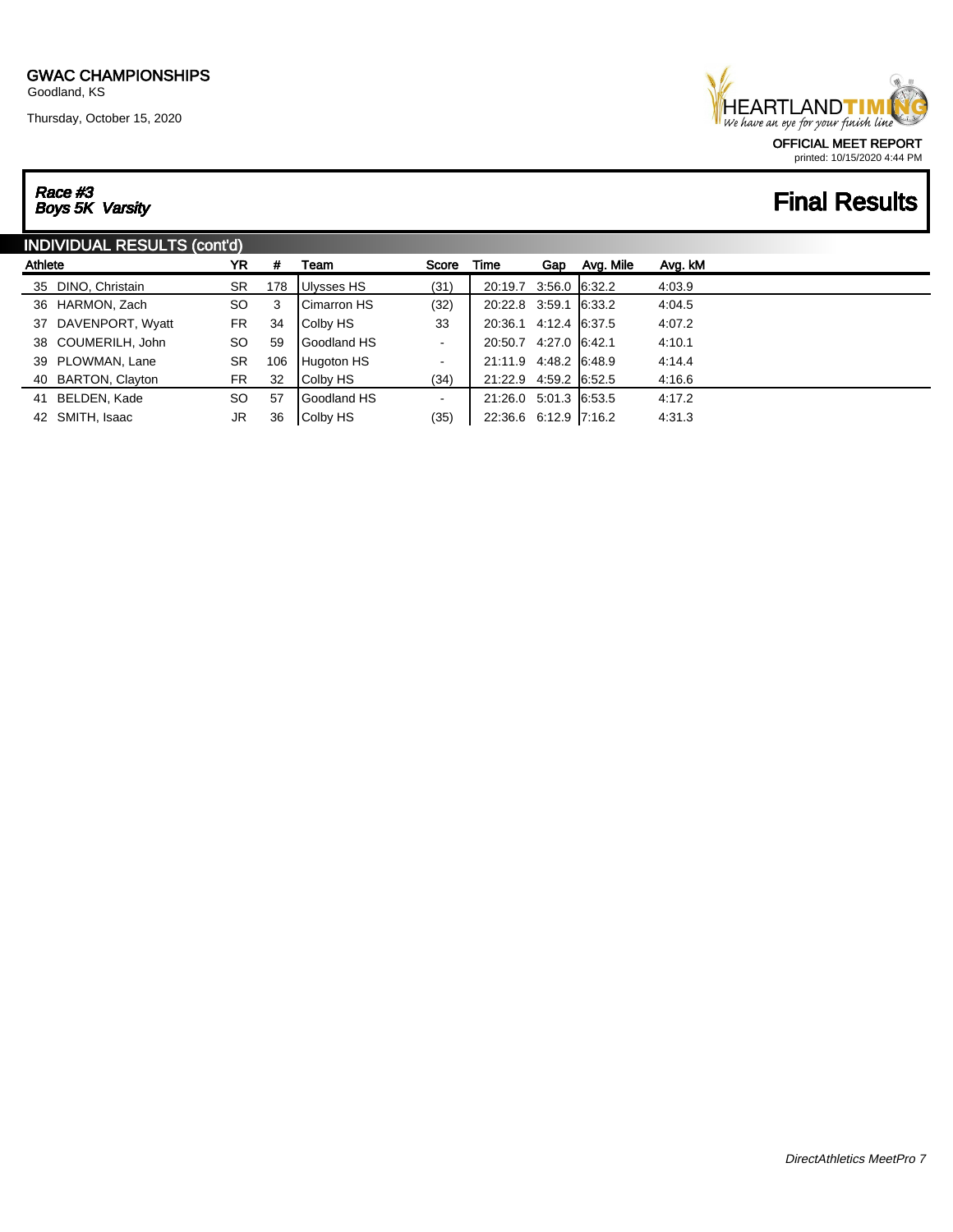Thursday, October 15, 2020

### **HEARTLANDTIM** We have an eye for your finish line OFFICIAL MEET REPORT printed: 10/15/2020 4:44 PM

# **Final Results**

# Race #4<br>Girls 5K Varsity

| <b>INDIVIDUAL RESULTS</b> |                        |           |     |                         |                |                         |     |           |         |
|---------------------------|------------------------|-----------|-----|-------------------------|----------------|-------------------------|-----|-----------|---------|
| Athlete                   |                        | YR        | #   | Team                    | Score          | Time                    | Gap | Avg. Mile | Avg. kM |
|                           | SALYER, Shannon        | SO.       | 23  | <b>I</b> Cimarron HS JV | $\sim$         | 23:23.3 4:33.3 7:31.2   |     |           | 4:40.7  |
|                           | 2 ACOSTA, Jackie       | <b>SO</b> | 188 | Ulysses HS JV           | $\sim$         | 24:08.4 5:18.4 7:45.7   |     |           | 4:49.7  |
|                           | 3 CERVANTES, Aleah     | FR.       | 22  | <b>ICimarron HS JV</b>  | $\sim$         | 24:16.3 5:26.3 7:48.3   |     |           | 4:51.3  |
| 4                         | NOLL, Alivia           | JR        | 176 | Scott Community J       | $\sim$         | 24:33.9 5:43.9 7:53.9   |     |           | 4:54.8  |
|                           | 5 BERTELSEN, Chloe     | SO.       | 21  | Cimarron HS JV          | $\blacksquare$ | 25:00.3 6:10.3 8:02.4   |     |           | 5:00.0  |
| 6                         | ENAMORADO, Dayana      | <b>FR</b> | 190 | Ulysses HS JV           | $\sim$         | 28:49.6 9:59.6 9:16.1   |     |           | 5:45.9  |
|                           | ZOOK, Sahnoa           | <b>SO</b> | 191 | Ulysses HS JV           | $\blacksquare$ | 30:13.9 11:23.9 9:43.2  |     |           | 6:02.8  |
| 8                         | <b>BARRON, Chantel</b> | <b>SO</b> | 189 | Ulysses HS JV           | $\sim$         | 33:49.1 14:59.1 10:52.4 |     |           | 6:45.8  |